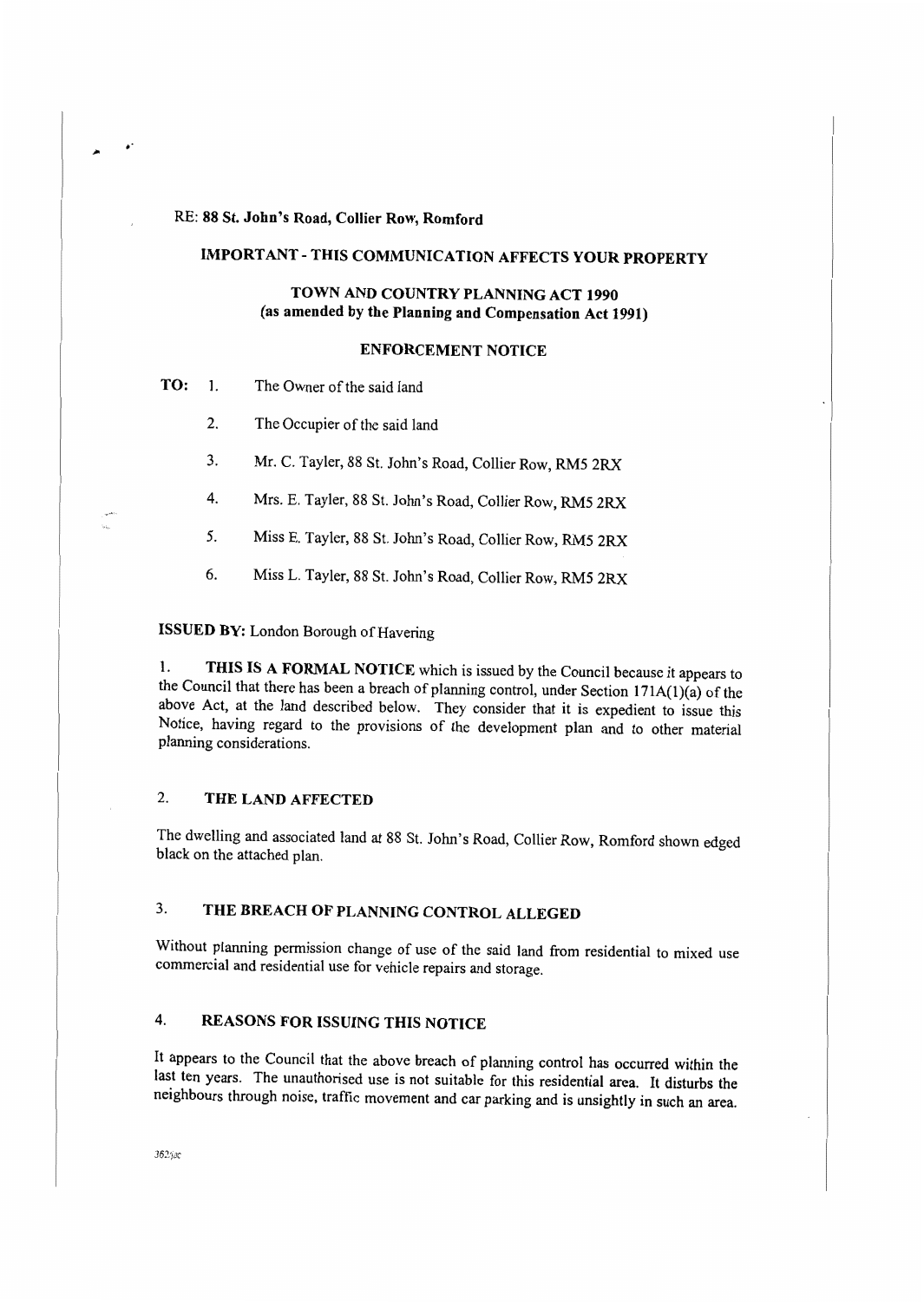The Council do not consider that planning permission should be given, because planning conditions could not overcome these problems.

### 5. **WHAT YOU ARE REQUIRED TO DO**

(i) Stop using the land for vehicle repairs

Time for compliance: one month from the effective date of this notice.

(ii) Stop using the land for storage

Time for compliance: one month from the effective date of this notice.

(ii) Remove from the land all equipment, apparatus, vehicles, spare parts, tools, scrap, waste, machinery and installations brought onto the land in connection with the unauthorised use

Time for compliance: one month from the effective date of this notice

### 6. **WHEN THIS NOTICE TAKES EFFECT**

This Notice takes effect on  $\mathscr{L}^{\mathcal{H}}$  *(<sup>v</sup>la<sub>t</sub> ch.* 2002, unless an appeal is made against it beforehand

Dated: 4th February 2002

Signed:

,.

Broder

Authorised Officer

on behalf of London Borough of Havering Town Hall Main Road Romford RMl 3BD

#### **YOUR RIGHT OF APPEAL**

You can appeal against this Notice, but any appeal must be received, or posted in time to be received, by the Secretary of State before  $\mathcal{S}^h$  *M*<sub>1</sub> and 2002. The enclosed booklet "Enforcement Appeals - A guide to Procedure" sets out your rights. Read it carefully. You may use the enclosed appeal forms. One is for you to send to the Secretary of State if you decide to appeal. The other is for you to keep as a duplicate for your own records. You should also send the Secretary of State the spare copy of this Enforcement Notice which is enclosed.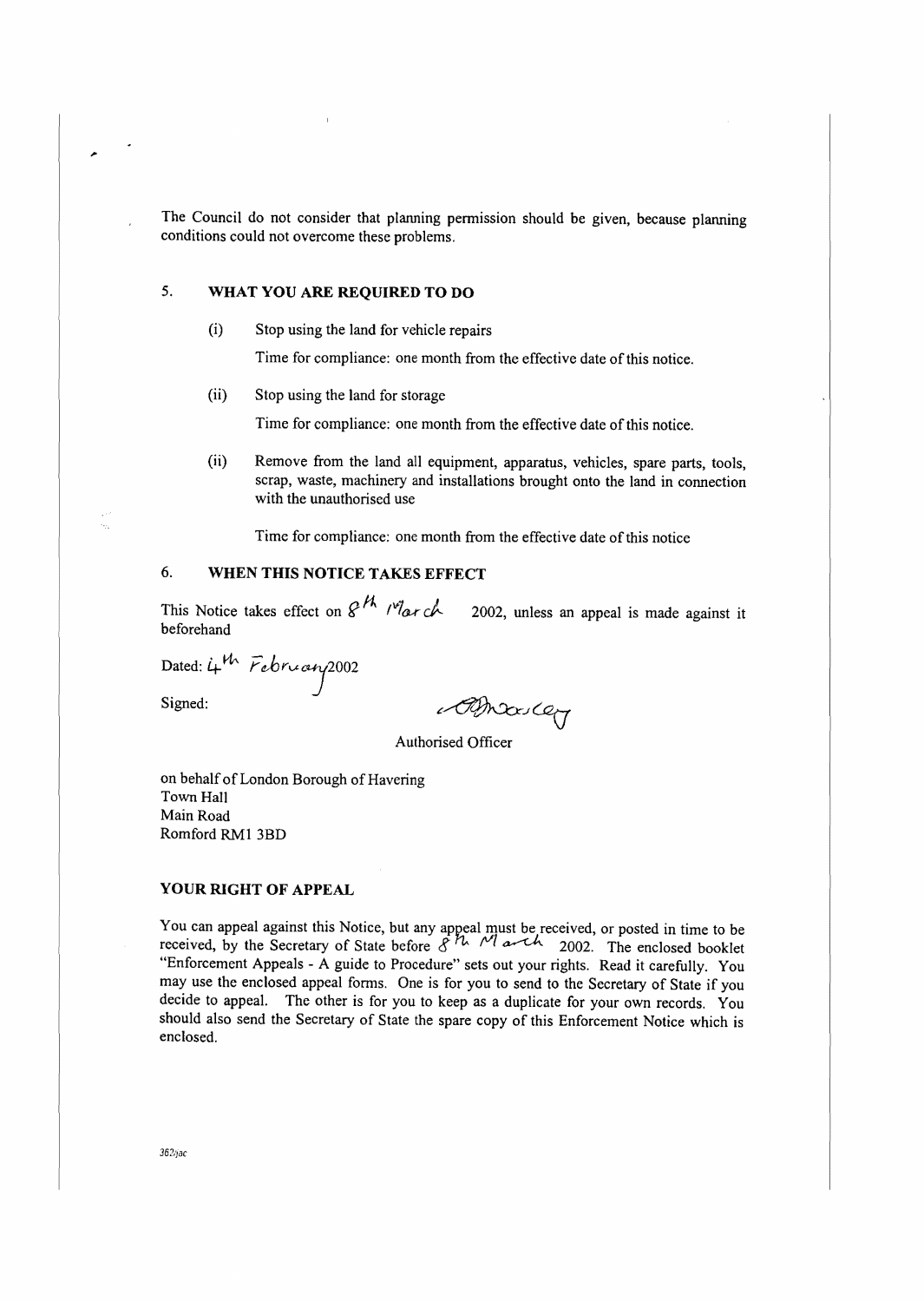### **WHAT HAPPENS IF YOU DO NOT APPEAL**

 $\overline{a}$ 

If you do not appeal against this Enforcement Notice, it will take effect on  $f^{\prime\lambda}$   $\sim$   $\ell$  arch 2002 and you must then ensure that the second is a set of  $\ell$ . 2002 and you must then ensure that the required steps for complying with it, for which you may be held responsible, are taken within the period specified in the Notice.

#### **FAILURE TO COMPLY WITH AN ENFORCEMENT NOTICE WHICH HAS TAKEN EFFECT CAN RESULT IN PROSECUTION AND/OR REMEDIAL ACTION BY THE COUNCIL.**

 $\sim 10$